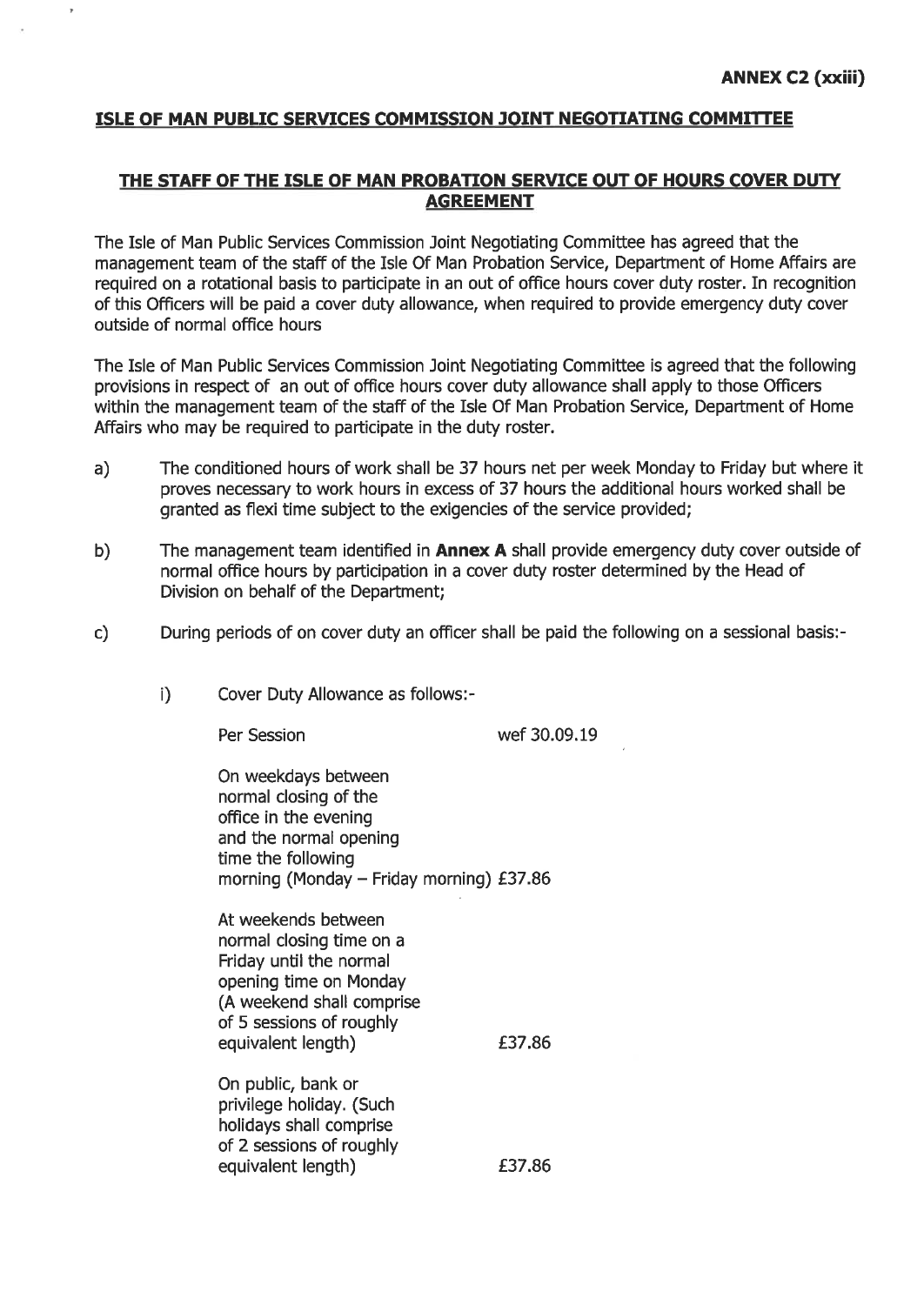- ii) The sessional Cover Duty Allowance shall be increased by the percentage increase applicable to stand-by and on call allowance defined in Regulation [C47](https://hr.gov.im/terms-conditions-for-employees/civil-service/section-c-pay-overtime-and-pensions/overtime/) and shall be effective **from** the same date. **(Note:** The current rates of Cover Duty Allowance can be found in **[Annex C2](https://hr.gov.im/terms-conditions-for-employees/civil-service/annexes/pay-overtime-and-pensions-annexes/)** to the Regulations).
- iii) In the event that an officer is called out during a period of cover duty the actual hours worked shall be classed as overtime and payment for such hours shall be in accordance with Regulations [C28](https://hr.gov.im/terms-conditions-for-employees/civil-service/section-c-pay-overtime-and-pensions/overtime/) and C40-44.

(Note: Overtime provisions can be found in **[Section](https://hr.gov.im/terms-conditions-for-employees/civil-service/section-c-pay-overtime-and-pensions/) C** of the Regulations).

d) This agreement will be retrospective and have an implementation date of 30 September **2019** 

Agreed and authorised by:

Signed on behalf of Prospect

*\_fJ& <sup>C</sup>;/�uJ*  Date:, / .\_. 6 *hw*

Signed on behalf of Unite the **Union** 

Signed on behalf of the Commission

 $\frac{10^{11}}{15/6/2020}$  $Date:$